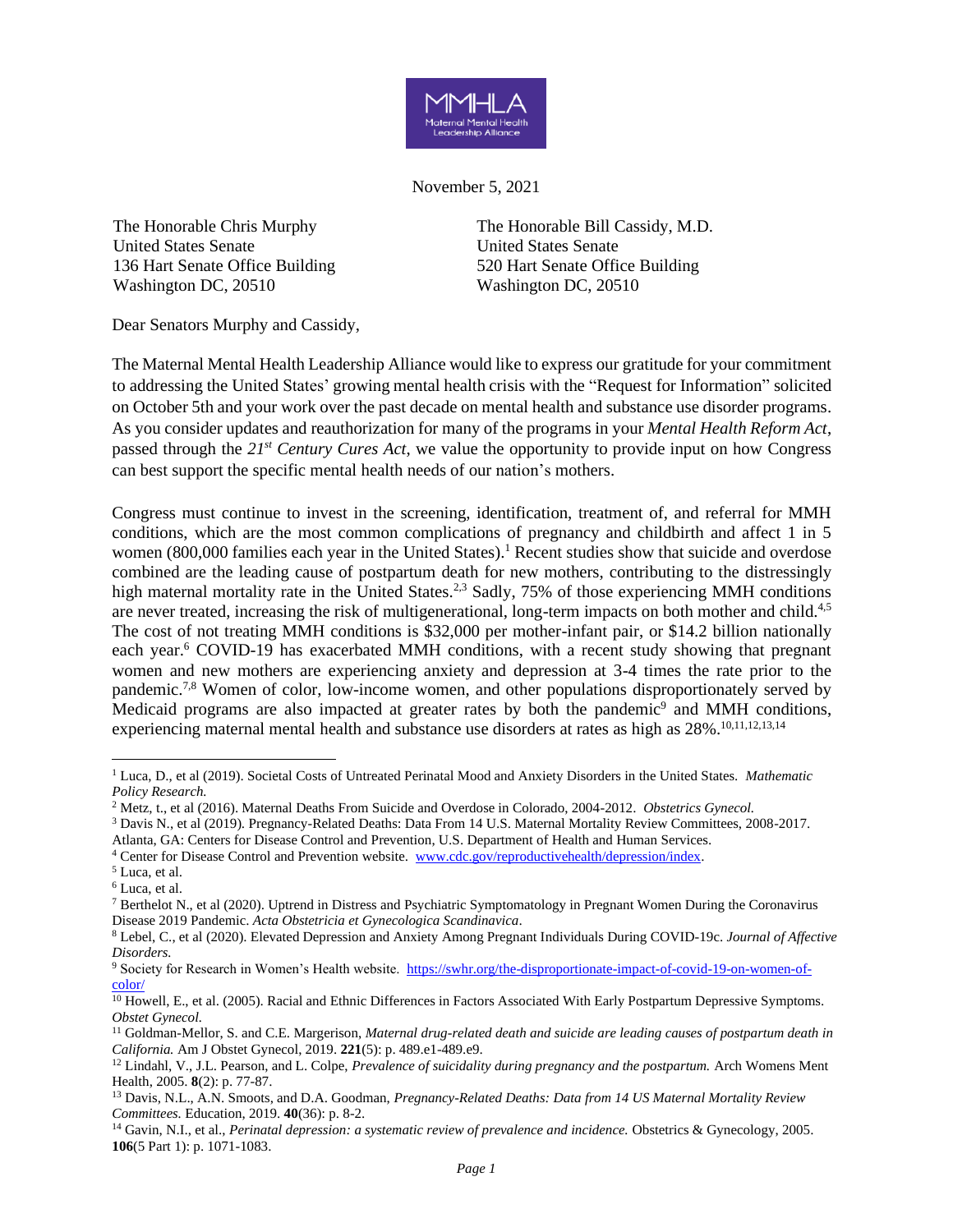Professional societies and policy-makers recommend universal screening for perinatal mental health and substance use disorders<sup>15,16,17,18,19,20</sup> and many states mandate universal screening.<sup>21</sup> Although screening is well accepted by patients and obstetric providers<sup>22,23</sup>, screening alone is not enough. Less than 20% of pregnant individuals who screen positive for depression receive initial treatment and as little as 0-2% receive any follow-up treatment.<sup>24</sup> Regrettably, the care pathway for mental health and substance use disorders– screening, assessment, and treatment until symptom remission – is laden with barriers and gaps in care. These barriers are magnified for women who are Medicaid-insured.<sup>17,25</sup> Federal and state policy-makers, researchers, and our patient and provider partners all identify the need to improve the capacity of front-line obstetric providers to address perinatal mental health and substance use disorders. Doing so is critical to securing access to quality mental healthcare for perinatal women.

Our comments focus specifically on **reauthorizing and expanding the Bringing Postpartum Depression out of the Shadows Act, which first passed as Section 10005 of the 21st Century Cures Act**. The reauthorization effort has been led by Senators Gillibrand, Capito, and Baldwin. This bipartisan provision authorized \$5 million annually for states grants to train health care providers to screen and treat for maternal depression and create psychiatric access programs for maternal mental health (MMH) conditions under HRSA. Since this authorization, HRSA created the "Screening and Treatment for Maternal Depression and Related Behavioral Disorders Program", funding seven states out of thirty-two that applied to create and maintain these programs.

Demand for and success of these grant programs – including in the state of Louisiana, which currently receives funds through the authorization – demonstrates the critical need to reauthorize this program. Additionally, there exists a huge opportunity to expand the program's reach and positive impact on maternal mental health in the following ways:

## **Expanding HRSA Screening and Treatment for Maternal Depression and Related Behavioral Disorders Grants**

Pregnant and postpartum patients see a healthcare provider an average of 25 times during the two-year timeframe from conception through the first year following pregnancy. Psychiatric access line programs and healthcare provider MMH trainings therefore function within existing systems of care to give providers necessary tools to identify and successfully interrupt MMH conditions. Existing HRSA "Screening and Treatment for Maternal Depression and Related Behavioral Disorders Program" are

<sup>15</sup> Felitti, V.J., et al., *Relationship of childhood abuse and household dysfunction to many of the leading causes of death in adults: The Adverse Childhood Experiences (ACE) Study.* American journal of preventive medicine, 1998. **14**(4): p. 245-258.

<sup>16</sup> Edge, D., *Falling through the net—Black and minority ethnic women and perinatal mental healthcare: health professionals' views.* General hospital psychiatry, 2010. **32**(1): p. 17-25.

<sup>&</sup>lt;sup>17</sup> Dennis, C.L. and L. Chung-Lee, *Postpartum depression help-seeking barriers and maternal treatment preferences: A qualitative systematic review.* Birth, 2006. **33**(4): p. 323-331.

<sup>18</sup> Bennett, I.M., et al., *"One end has nothing to do with the other:" Patient attitudes regarding help seeking intention for depression in gynecologic and obstetric settings.* Archives of women's mental health, 2009. **12**(5): p. 301-308.

<sup>19</sup> Taylor, K.J. and S. Benatar, *The pandemic has increased demand for data and accountability to decrease maternal health inequity.* Urban Institute, 2020.

<sup>20</sup> Siu, A.L., et al., *Screening for depression in adults: US Preventive Services Task Force recommendation statement.* Jama, 2016. **315**(4): p. 380-387.

<sup>21</sup> Rowan, P.J., S.A. Duckett, and J.E. Wang, *State mandates regarding postpartum depression.* Psychiatric Services, 2015. **66**(3): p. 324-328.

 $22$  LaRocco-Cockburn, A., et al., *Depression screening attitudes and practices among obstetrician–gynecologists*. Obstetrics  $\&$ Gynecology, 2003. **101**(5): p. 892-898.

<sup>23</sup> Byatt, N., et al., *Strategies for improving perinatal depression treatment in North American outpatient obstetric settings.* Journal of Psychosomatic Obstetrics & Gynecology, 2012. **33**(4): p. 143-161.

<sup>24</sup> Byatt, N., et al., *Enhancing participation in depression care in outpatient perinatal care settings: a systematic review.* Obstetrics and gynecology, 2015. **126**(5): p. 1048.

<sup>25</sup> Palladino, C.L., et al., *OB CARES—The Obstetric Clinics and Resources Study: providers' perceptions of addressing perinatal depression—a qualitative study.* General hospital psychiatry, 2011. **33**(3): p. 267-278.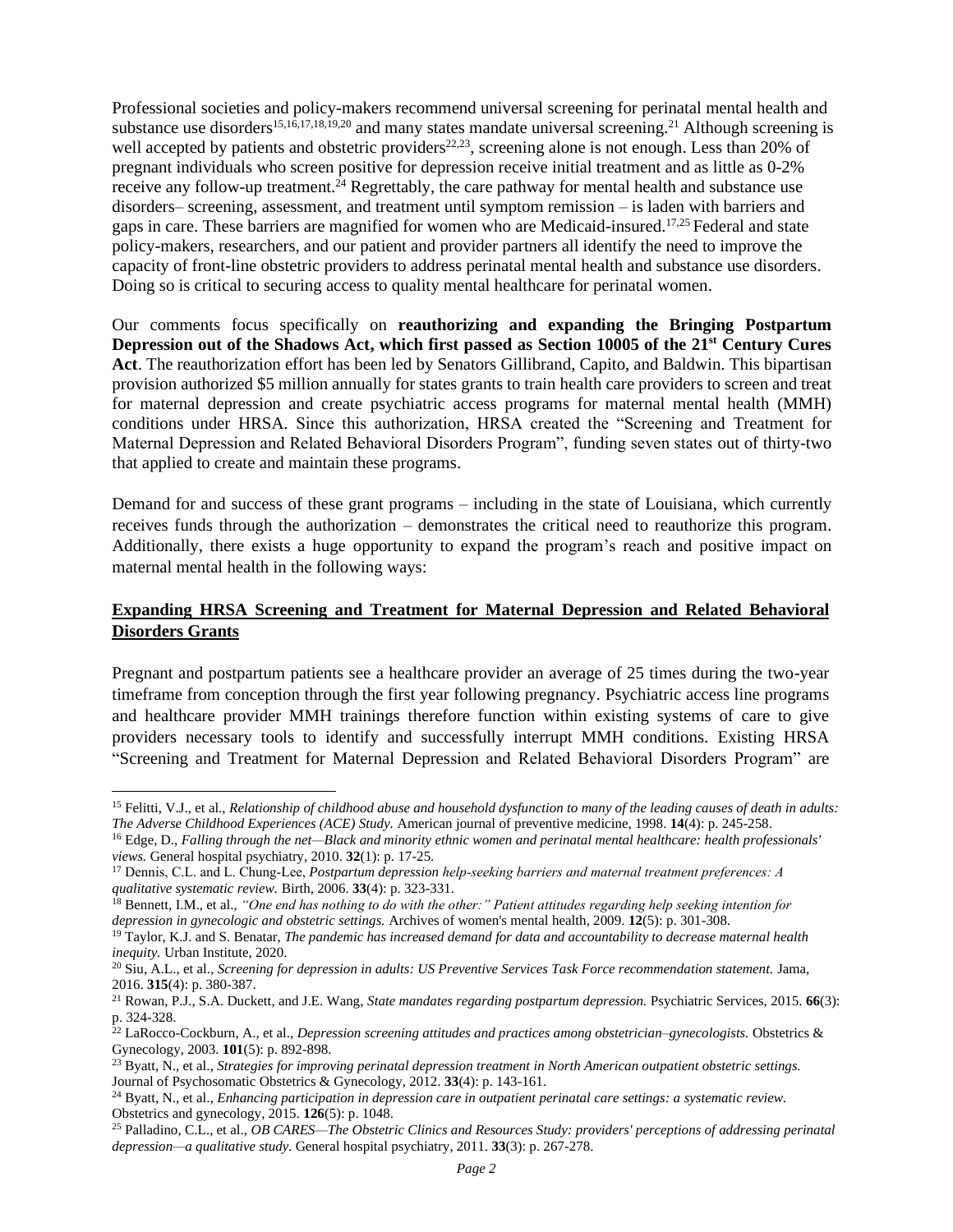effective at strengthening the maternal health workforce by training frontline providers, such as obstetricians and pediatricians, to educate and screen women for MMH conditions; providing real-time psychiatric consultation; and offering resources and referrals. Nearly 120 million Americans (including 3.4 million Louisianans and 1.1 million Nutmeggers) live in a Mental Health Professional Shortage Area – defined by the Bureau of Health Workforce as an area with fewer than 1 psychiatrist for every 30,000 people.<sup>26</sup> Given these gaps, many individuals impacted by MMH conditions are unlikely to ever receive psychiatric treatment. Psychiatric access programs instead leverage available highly-trained psychiatrists to educate community-embedded frontline providers so they can meet the needs of their patients where they are.

The Massachusetts Child Psychiatry Access Program (MCPAP for Moms), which serves as a national model for psychiatric access programs, has been found to improve treatment initiation and sustainment rates and depression outcomes among pregnant and postpartum individuals.<sup>27</sup> They are being implemented in 19 states across the United States, with seven currently funded by HRSA through the Screening and Treatment Grants program.<sup>28</sup> Collectively, these programs cover more than 2 million (55%) of the 3.7 million US births each year. The widespread adoption and growth of Perinatal Psychiatry Access Programs reflects demonstrated evidence of effectiveness and creates an unprecedented opportunity for federal investment to support further expansion, evaluation, and sustainability. When the funding opportunity was first announced in 2018, thirty states, along with Washington, D.C., and Puerto Rico, applied for HRSA Screening and Treatment Grant funding. However, due to budget limitations, only seven applicant states ultimately received grants. We therefore recommend the reauthorization and expansion of these grants to nationwide availability – including all states, the District of Columbia, and United States territories – so that every mother can receive these supports regardless of where she lives. Secondly, funding is required to support psychiatric access programs in developing the evaluative approaches needed to leverage available data and inform ongoing quality improvement initiatives. Thirdly, funding is required to sustain programs that received initial investments through HRSA. The original seven grantees report facing a funding cliff, jeopardizing the sustainability of their respective programs. Federal initiatives to support the sustainability of these existing programs are critical, especially given evidence that the MCPAP for Moms model improves treatment rates and depression outcomes. Finally, we propose the inclusion of culturally congruent care trainings for providers and HRSA-provided technical assistance to grantee and non-grantee states to help with program implementation and other MMH efforts.

## **Summary of our Recommendations:**

Expand existing HRSA Screening and Treatment for Maternal Depression and Related Behavioral Disorders program capacity from 7 states to all 50 states, D.C., and Puerto Rico.

- 1. Add culturally and linguistically appropriate care trainings for providers;
- 2. Assist mothers to receive treatment, including patient consultation, care coordination, and navigation for treatment;
- 3. Conduct outreach and awareness around the state's programs;
- 4. Support the development of evaluative approaches to leverage data and inform quality improvement of psychiatric access lines;
- 5. Sustain previous grantees to ensure program sustainability;
- 6. Coordinate with state and local government agencies' maternal and child health programs,

<sup>26</sup> https://data.hrsa.gov/Default/GenerateHPSAQuarterlyReport

<sup>27</sup> Byatt, N., et al., *Program In Support of Moms (PRISM): a pilot group randomized controlled trial of two approaches to improving depression among perinatal women.* Journal of Psychosomatic Obstetrics & Gynecology, 2018. **39**(4): p. 297-306.

<sup>28</sup> Health Resources and Services Administration. *Screening and Treatment for Maternal Depression and Related Behavioral Disorders Program* 2021 [cited 2021 October 25]; Available from: https://mchb.hrsa.gov/maternal-child-healthinitiatives/mental-behavioral-health/mdrbd.